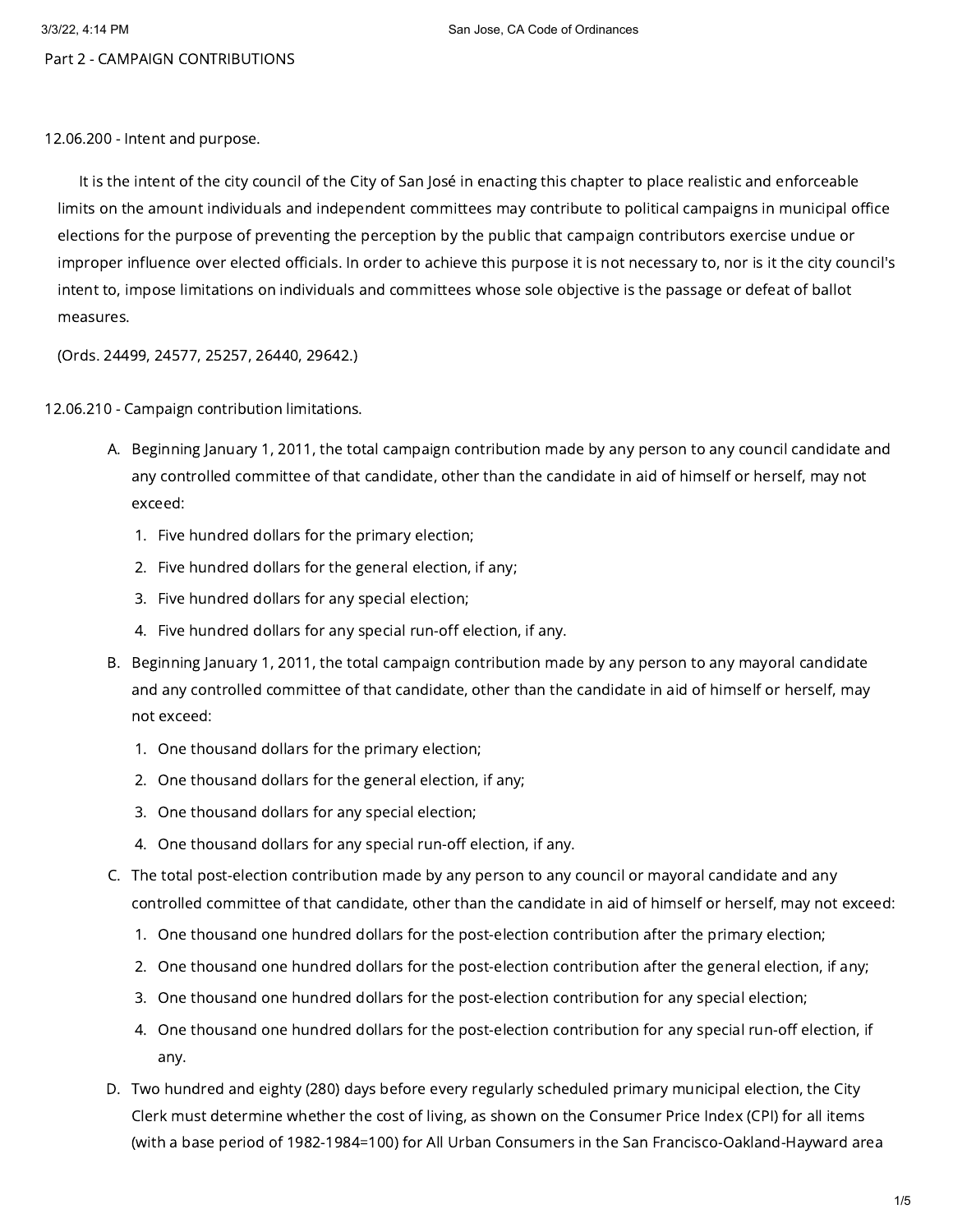as published by the U.S. Department of Labor, Bureau of Statistics, has increased during the "adjustment period" as defined in this Section.

- 1. Each adjustment period will be the CPI reported for the month of December 2010 and the CPI reported for the month that is at least two hundred and eighty days (280) days before the regularly scheduled primary municipal election.
- 2. If the CPI has increased for the applicable adjustment period, the City Clerk must multiply the contribution limits established in Subsections A. and B. by the percentage increase for the adjustment period. If the calculation results in an amount that is higher than the previously established contribution limit(s) when rounded to the nearest one hundred dollars (\$100), the City Clerk will recommend that the City Council adopt a resolution adjusting the contribution limit(s) established in Subsections A. and/or B. by the percentage increase rounded to the nearest one hundred dollars (\$100). The contribution limit established in Subsection C. shall be the same as the limits established in Subsection B., as adjusted.
- 3. In the event the City Council adopts a resolution adjusting the contribution limits, the City Clerk will publish the adjusted contribution limits at least one hundred and ninety (190) days before the regularly scheduled primary municipal election.
- 4. In the event the CPI is no longer published, the City Clerk will use as a reference another index published by either the State of California or a federal department or agency that is charged with the responsibility of measuring the cost of living in the geographical area that includes the City of San José.

(Ords. 24499, 24577, 24845, 25257, 25445, 26440, 28654, 28861, 28985, 29642, 29793, 30231.)

12.06.215 - Contribution limitations to city council and mayoral candidates.

No person shall make nor shall any person solicit or accept any contribution which will cause the total amount contributed by such person to a council candidate, mayoral candidate or any controlled committee of that candidate, other than the candidate in aid of himself or herself, to exceed the campaign [contribution](https://library.municode.com/) limitations set forth in Section 12.06.210.

(Ords. 29310, 29642.)

12.06.220 - Applicability to agents.

- A. "Agent" shall mean any person who has express or implied authority to make or to authorize the making of expenditures on behalf of a candidate, or who has been placed in a position within the campaign organization where it would reasonably appear that in the ordinary course of campaign-related activities he or she may authorize expenditures. An "agent" is also any person who is serving or has served in an advisory, decision-making, or strategic role with a candidate's campaign, with or without compensation, where that person's duties and/or actions reflect or require direct knowledge of the candidate's campaign strategy, plans and needs.
- B. The prohibitions and requirements of this chapter applicable to a candidate shall also apply to the candidate's agent.

(Ords. 24499, 24577, 25257, 26440, 27291, 29642.)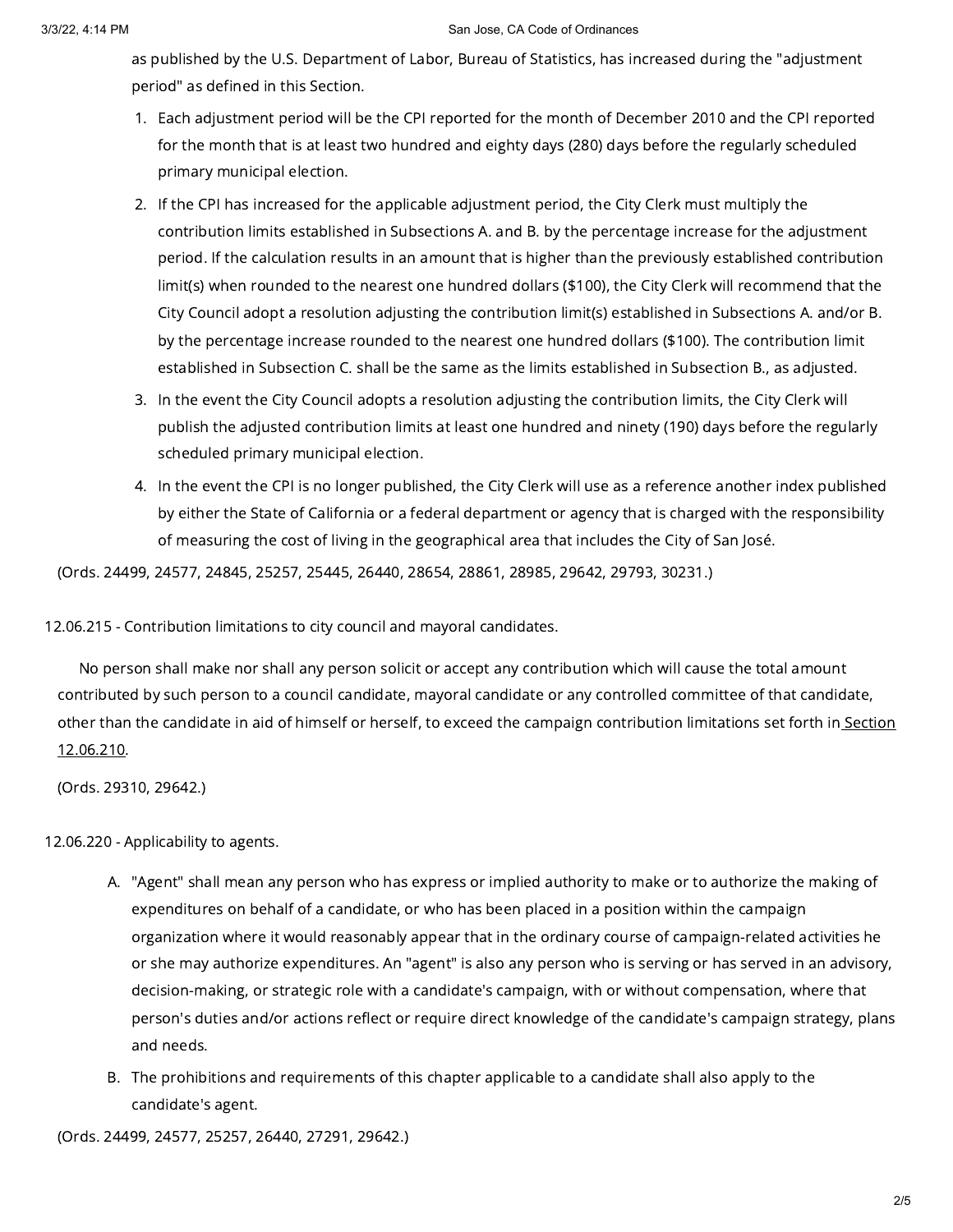12.06.230 - Anonymous contributions.

- A. No person may make nor may any person solicit or accept any anonymous contribution, gift, subscription, loan, advance, deposit, pledge or promise of money or anything of value for a clearly identified candidate for San José City Council or Mayor.
- B. All anonymous contributions must be surrendered to the director of finance for deposit in the general fund of the city, earmarked to defray the costs of municipal elections.

(Ords. 24499, 24577, 25257, 26440, 28654, 29642.)

12.06.235 - Information needed prior to deposit.

No contribution of any amount shall be deposited into a campaign account unless the name, address, occupation and employer of the contributor is on file in the written records of the candidate receiving the contribution.

(Ords. 25257, 26440, 29642.)

12.06.240 - Contributions through other persons prohibited.

In applying the limitations set forth in this chapter to the contributions of a person, each contribution made under any of the following circumstances shall be deemed to have been made by the person and shall be included in determining whether the applicable limitation for such person has been exceeded:

- A. A contribution by an employee over whom the person exercises control as a supervisor or as an owner of the business entity for which the employee works, where the contribution was coerced by the person or made at his or her instigation from monies given or promised to the employee as a gift, bonus or other form of reimbursement for the contribution.
- B. A contribution of a spouse or child of the person where the contribution is coerced by the person or made from monies given or promised by the person in instigation of the contribution.

(Ords. 24499, 24577, 25257, 25447, 26440, 29642.)

12.06.250 - Contributions by certain business entities prohibited.

Except as otherwise provided in this chapter, contributions by business entities shall be defined and limited in accordance with the Political Reform Act as amended.

(Ords. 24499, 24577, 25257, 25447, 26440, 28280, 29642.)

12.06.260 - Prohibited contributions - Cardrooms.

- A. A cardroom, cardroom owner, officer of a cardroom, key management employee of a cardroom, spouse of a cardroom owner or spouse of a cardroom officer may not make any contribution to candidates or candidate controlled committees under this chapter.
- B. Cardroom and cardroom owner are as defined in<u> [Chapter](https://library.municode.com/) 16.02</u> of this Code.
- C. A key management employee of a cardroom is any person who has the authority to hire or fire other employees.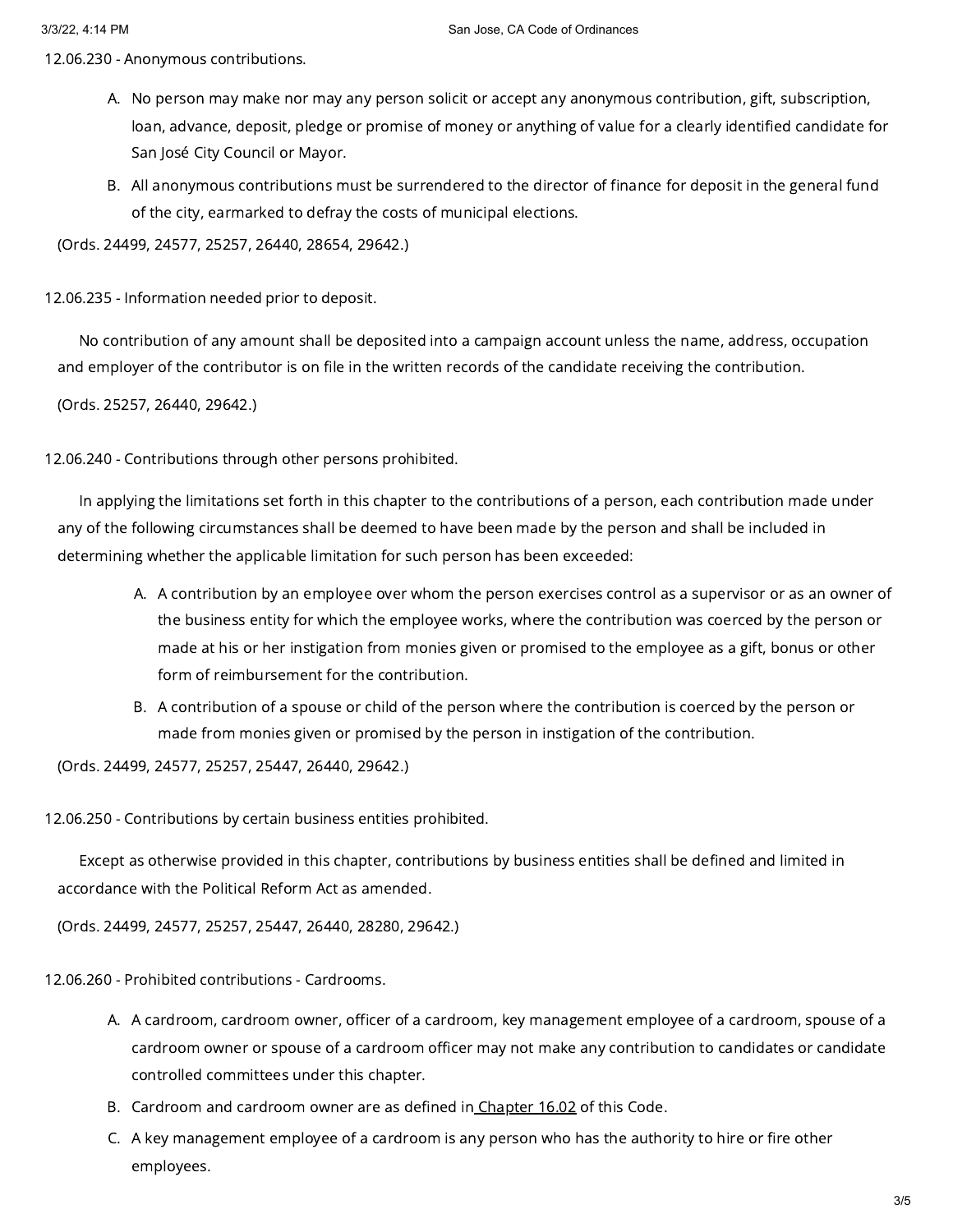(Ords. 24499, 24577, 25257, 26440, 28624, 28624, 29642.)

## 12.06.270 - Reserved.

Editor's note— Ord. No. 28654, § 3, adopted November 3, 2009, repealed § 12.06.270, which pertained to contribution limitations to city council candidates.

## 12.06.280 - Reserved.

Editor's note— Ord. No. 28654, § 4, adopted November 3, 2009, repealed § 12.06.280, which pertained to contribution limitations to mayoral candidates.

12.06.290 - Campaign and post-election contribution collection period.

- A. No person shall solicit or accept any campaign contribution or deposit any contributions for any campaign into any municipal campaign bank account except during the campaign contribution period.
- B. The campaign contribution period for the primary municipal election for council or mayor shall:
	- 1. Begin on the one hundred eightieth day before the primary municipal election.
	- 2. End at 11:59 p.m. on the day before the primary municipal election.
- C. The campaign contribution period for the run-off municipal election for council or mayor shall:
	- 1. Begin on the day after the primary municipal election for that office.
	- 2. End at 11:59 p.m. on the day before a run-off municipal election for that office.
- D. The post-election contribution period for the primary municipal election for council or mayor shall:
	- 1. Begin on the date of the primary municipal election.
	- 2. End at 11:59 p.m. on the one hundred eightieth day from the date of the primary municipal election.
- E. The post-election contribution period for the run-off municipal election for council or mayor shall:
	- 1. Begin on the date of the run-off municipal election.
	- 2. End at 11:59 p.m. on the one hundred eightieth day from the date of the run-off municipal election.
- F. Any contribution which is received outside of the campaign and post-election contribution period for an election shall not be accepted or deposited but shall be returned to the contributor or donor within five business days.

(Ords. 24499, 24577, 25257, 25525, 25942, 26440, 28213, 28985, 29642, 29793.)

12.06.295 - Deposit of personal funds into campaign bank accounts.

- A. A candidate must disclose the source of all personal funds deposited into his or her campaign bank account. If the source of the funds is a loan to the candidate, the name and address of the lender and the terms of the loan must also be disclosed.
- B. The information required by Subsection A. must be reported, on a form provided by the City Clerk, on or before the date of the next campaign disclosure statement, which must be filed after the funds are deposited into the campaign bank account.